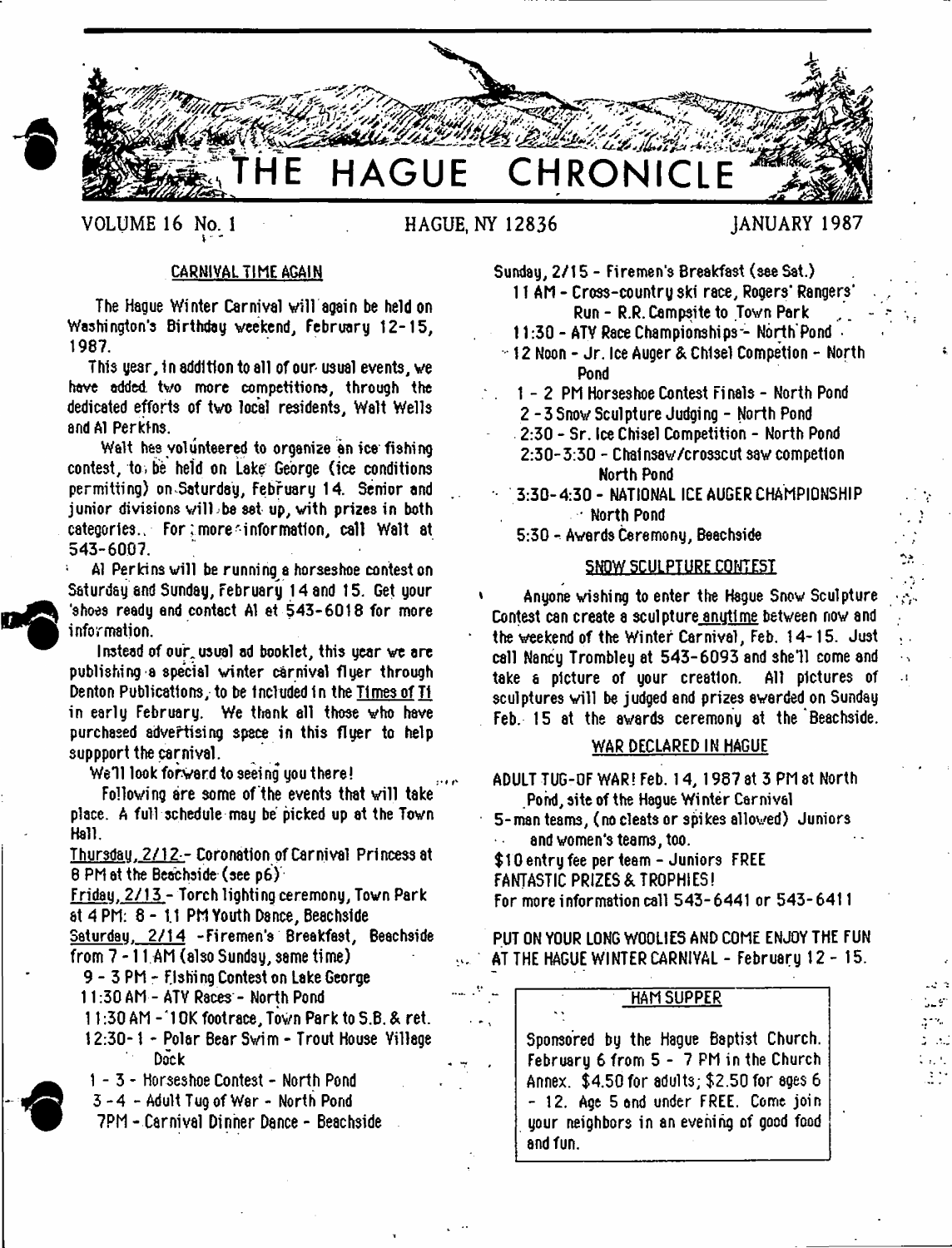#### HAGUE VOLUNTEER FIRE DEPARTMENT

As 1936 came to a close, the HYFD saw several ". changed that will affect the department and its service to the community in the future. First end foremost js the retirement of Ida May from the Hague Ambulance Corps. After many years of dedicated service to the . community, it is with sorrow that we view her leaving. Ida can never be replaced and will surely prove to be a loss to us all. However, we choose to take pride in having served with her rather than rue her loss, and we strive to follow her dedicated example 7 in our service to" the community in the. future. THANKS IDA!

Elections for department vide offices were held on January 5, !987: Most positions'ran unopposed, continuing a strong, dedicated organization. $\frac{1}{\epsilon}$  For community Information, the following are key operations officers:'. Fire Chief, -Paul Davis;. 1st Assistant Fire Chief/"James Young; 2nd Assistant Fire Chief, Gerry Boyd; 3rd Assistant Fire Chief, Martin "31sck:e" Fitzgerald. The new Fire Police Captain is Ken Yew. The Ambulance Corps Captain is Gerry Boyd; Assistant Captain, Craig LaCourse. The Department President again is John Breitenbach, Sr.; Vice President, Sal Santanlello. The Board of Directors includes Chairperson Norm Strum, Tom Stull, John Coons, John Breitenbach, Sr., Craig LsCourse, Jim Young, and George Hanna. Please feel free to contact any of these people with any questions or ideas about our service.

The HYFD started a course in Fire Fighting. Essentials on January 7, 1987. Twenty HYFD members enrolled as well as several firemen from surrounding communities.' The Essentials course is a 13 week course, 3 hours/session.

Teaching this course is Dave Hatln, a state certified instructor, a former professional fire fighter, and e volunteer heavily involved in the fire system in Warren County. Mr. Hatin conducts a comprehensive course in firematic procedures including both classroom work and field practice. His efforts In this and other classes offered to the HYFD have helped to improve our service to our community.

The HYFD would like to thank all those who supported our efforts over the past year. The Silver Bay General Store wishes to extend a special thanks to the many donators to their "grate", and we thank you as well. Let us all hope that 1987 proves to be a safe and happy year for all.

REMEMBER: FIRE PREVENTION 13 THE KEY TO FIRE SAFETY!!

| DECEMBER                                       |  |
|------------------------------------------------|--|
| Ambulance - Man Hours 33.                      |  |
| Miles _<br>303                                 |  |
| <b>Runs</b>                                    |  |
| Fire Dept.<br>· Runs                           |  |
|                                                |  |
| <b>FOR THE YEAR 1986 =</b>                     |  |
| $\cdot$ Calls<br>. Fire Dept.<br>$-26$         |  |
| Man Hours 919                                  |  |
| Ambulance. Man Hours 953.                      |  |
| $-$ Miles $\cdot$ $\cdot$ 5908                 |  |
| $\sim 103$<br>Runs :                           |  |
| Next meeting of the Fire Department will be on |  |
| <u>February 2 at 7:30 PM.</u>                  |  |
|                                                |  |

 $\mathcal{F}_\mathbf{r} = \mathbf{r} \times \mathbf{r}$  . The space of the set of the space of  $\mathcal{F}_\mathbf{r}$  $\leftarrow$  . Ed: Our thanks to the devoted members of the Hague Volunteer Fire Department for the many hours end . 'caring devotion they have.given to our community.

## SENIOR CITIZENS CLUB

The Senior Citizens Club December meeting on December 23 turned Into a real Christmas pprty when held at the Sabbath Day Point home of the George Travers. While looking out on one-of the mist beautiful views down to the Narrows, we enjoyed singing Christmas songs, eating finger sandwiches and Santa Claus cookies. 'We exchanged tree decorations and everyone just enjoyed being together.

Our January 27, 1987 meeting will be held in the town hall at 1:30 p.m. See you thenough  $\zeta_{\rm{scat}}$  ,

# CONCERNING SNOWMOBILES AND ATVs

New York State passed a new lay op snov mo biles and ATYs. As of January 5 they are not allowed on state, county or town reads... They present a real hazard during snowstorms.  $\mu_{\alpha}$  ,  $\mu_{\alpha}$ 

Parents and/or children MUST stay off highways. If not,  $I$  will be forced to call the Sheriff's Dept. We have trails for this use. PLEASE USE THEM. ...Dan Belden, Highway Superintendent.

> $\mathbb{P}_\mathcal{P}$  is a set of  $\mathcal{P}_\mathcal{P}$  in the integration american l'egion. .

Regular meeting of Hague"Post \*1538 American Legion will be held on Wednesday, February 4 at .7:30 PM at the home of Cmdr. Al Hanley-on Baldwin Road, Ticonderoga. Refreshments will'be served following the business meeting.

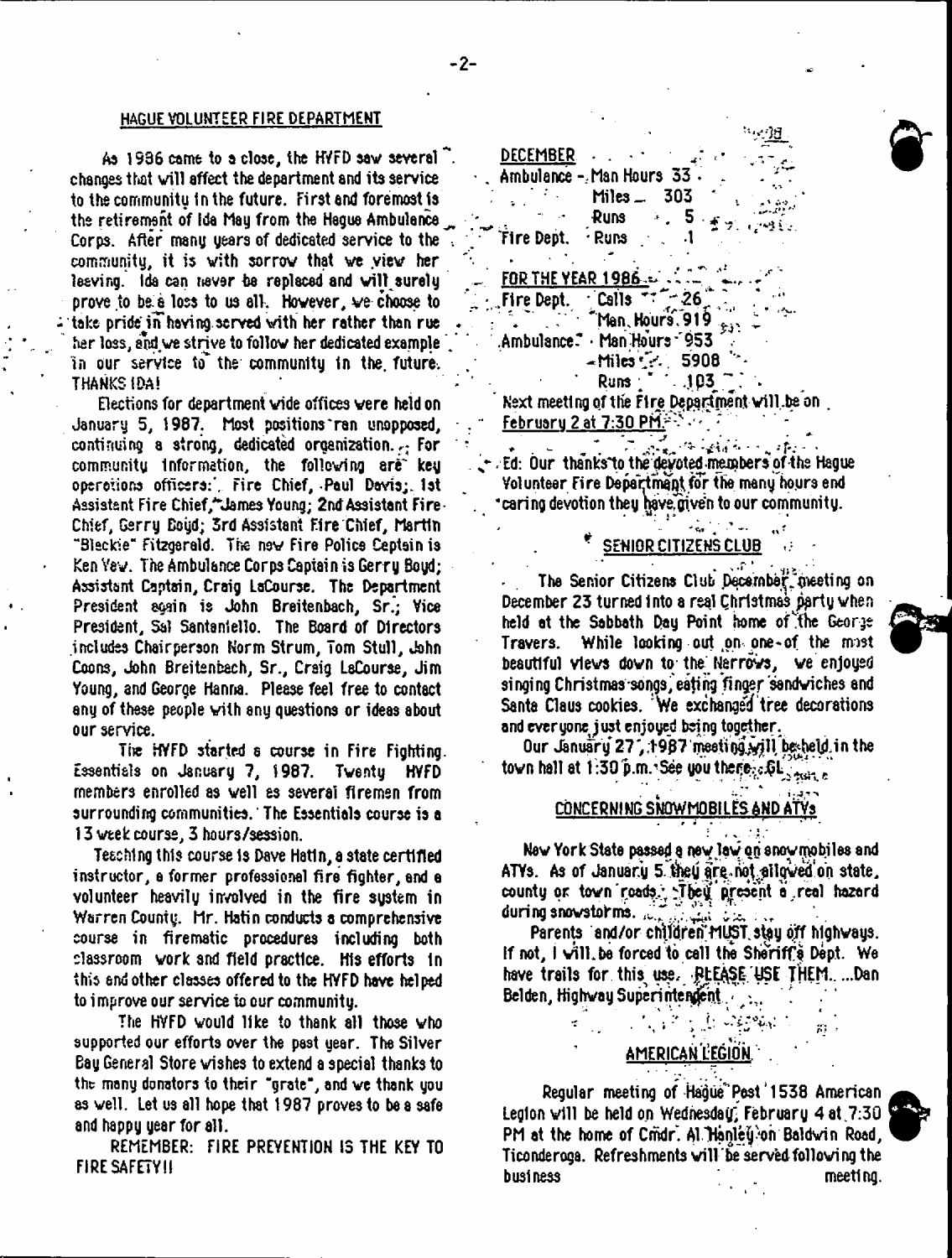## • ZONING BOARD OF APPEALS - 1 /6 /8 7

A make-up ZBA meeting vas held on January 6, 1937 to take the place of the Dec. 18, 1986 meeting cancelled because of snov.

An Interested audience of one (your reporter) heard an in-depth discussion of facts and figures represented in the area variance application request by Jim Ward of Ward's Marina. There seemed to be a discrepancy between those of the "applicant and the Zoning Administrator. The afea under question had been built without a town permit and a fine imposed in April  $1986...$ GL

## HAGUE PLANNING BOARD 1/8/87

The regular meeting of the Hague Planning Board was held at 7:30 PM and the Board Immediately went into executive session to select a new chairman of the board to replace former Chairinan Fred LaPann who resigned at the December meeting. The regular meeting began at 7:40 vith the announcement that Timothy Costello vas assuming the duties of the Chair man of the Planning Board.

Mr. Dostello read the minutes of the previous meeting which were approved as written. Mr. Costello then re-appointed Alison Craig as Clerk of the Board.

The Board voted unanimously to recommend to the Town Board approval of the reclassification of Mr. & Mrs. Frank Carney's property on the east side of NYS Rt. 9N from Resource Conservation to Toyn Residential since the Board feels that this change was intended when the Hagus Zonring Map was updated in 1983. Mr. Frank Carney and his agent, Mr. Rolf Ronntng, Esq., informed the Board that they were also proposing a map change for approxi matel y 13.85 acres on the vest side of NYS Rt.' 9N; presentl.g zoned partially Open Countryside and particily Resource Conservation, to Town Residential: The Board took no action on this request. Both proposed map changes will be forvarded to the Haque' Town Board and the Warren County Planning'Board, M ~.

Mr. Robert Katzman, Esd. appeared before the Board to request a public hearing on his proposed plans to erect 8 attached garages just south of the Hague Brook, on the property presently known as The Hague Commons (formerly-locust Inn). The proposed structure is  $\cdot$  to; be.  $90^{\prime}$ sx 25" (no height dimensions ^^ve re given)^,A;public hearing was scheduled for .<br>"ebruary 5, 198<u>7 at 7 pm</u>.

Mr. James Ward, appeared before the Board to explain that the structure to the south of his log cabin located on his Rt. 9N property vas not In violation of

any of Hague's zoning ordinances, since the structure is not a deck but a roof over a boathouse where he proposes to construct racks to hold small crafts. The Board tabled any recommendations on Mr. Ward's request until the February meeting...AC

## HAGUE TOWN BOARD - 1/15/67

When Supervisor Bolton opened the tovn board's organizational meeting of January 13, 1987 vith questions from the floor, Shirley Smith asked for an update on efforts to remove junk cars. The Highway Dept, has picked up 28 cars and plans an intensive drive when the weather improves in the spring. As soon as the project Is completed the tovn will firmly enforce the regulation on the tovn books.

Bob Patchett vas concerned vith a ruling made by ENCON that there would be no more septic sewage dumping after 12/31/86. Supv. Bolton replied that he received an extension until 1/19/87. Meanwhile Dan Belden, Supvr. Highway Dept, is looking into the possibility of using the landfill in Ticonderoga.

Bolton then proceeded to tnform us that ve will be alerted more quickly to flooding now that the equipment used for state emergency maintaining of the rain gauge has been upgraded.

The 1987 Association of Towns meeting will be held at N.Y. Hilton on Feb. 15-18. Voting delegate will be Dick Bolton, Dan Belden, alternate. Dave Martucci will also attend.

An article on Christmas 50 Years Ago by Clifton West is featured in the end of year report sent by Pom Vogel, County Historian.

The Hague Winter Carnival received approval to use the Highvay crev on Feb. 14-15.

An impressive list of accomplishments vas noted: Top of the list vas the lovering by 29.2% of our tovn taxes over the last three years; ve own the best highvay equipment in the county and have the highest paid crev outside of Queensbury; fire and ambulance equipment costs are up and efforts for extra dollars from appropriate agencies will be made; revised zoning regulations; active Senior Citizens group; received HUD grant; removed milfoil without APA permission and acquired tvo additional pieces of property from the Ticonderoga School District.

The following are projects for 1987. Protect arid improve quality of Lake George (high on the list). A special committee has been appointed to work vith fire department and another for sever planning. (See members listed under appointements for 1987 (p4)

(Tovn Board - cont. on page 4 )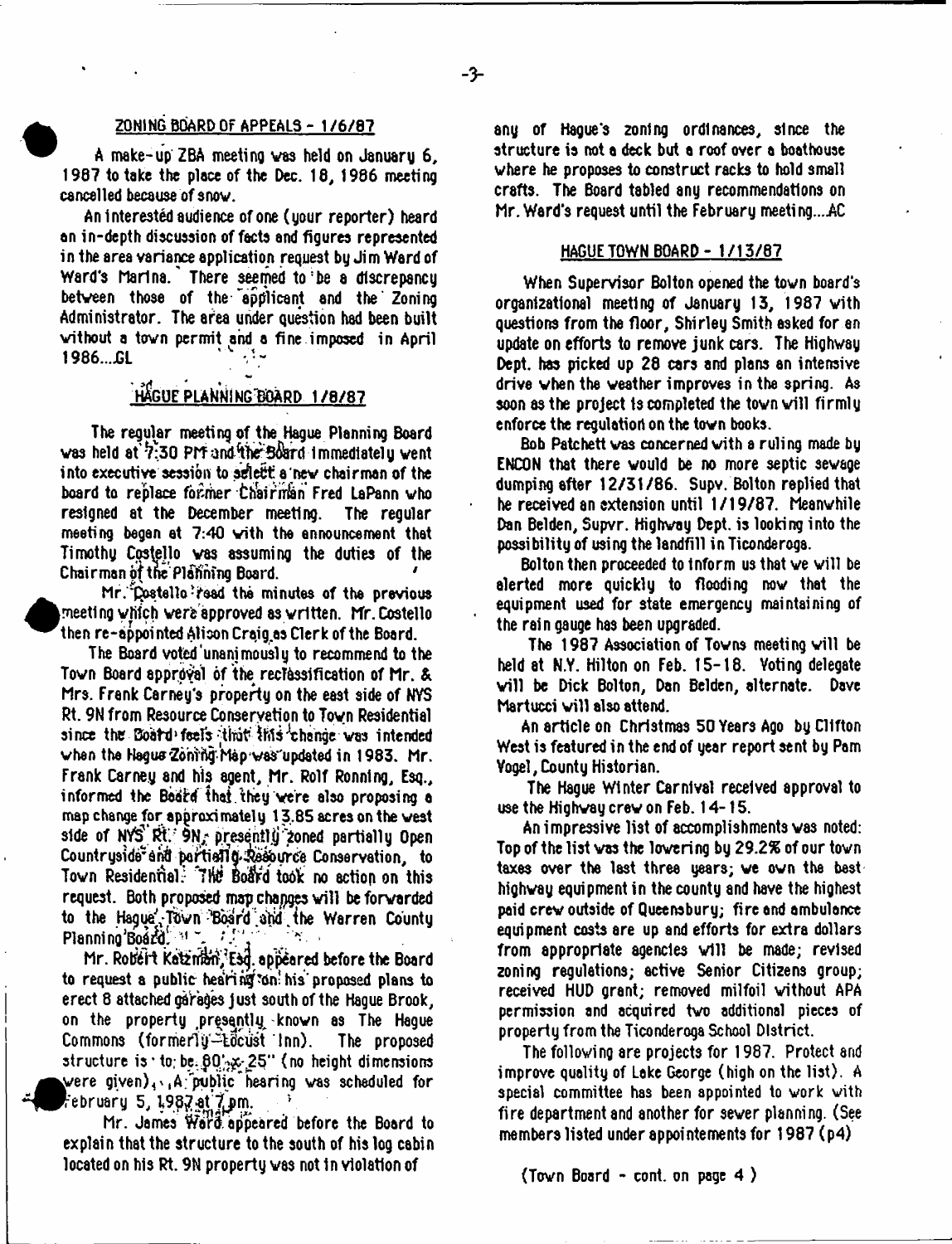- **4**-

added to our assessment rolls; a computer update for all sever systems around Lake George; installation of tvo cemetery plaques on Memorial Day.

Rudd Van Voorhis has donated all the materials needed to create a skating area on the school property. It is ready for use vhen the vater freezes.

Art Steitz has volunteered to install, free of charge, the lights at Rogers Rock Campsite for night cross-country skiing in the southern loop. In about a veek the lights should be installed making it available from dark to about 10 pm. Lights will cost about \$300 and will make the trails a drawing card in our community.

A shorter form for legal notices is to be used for the nevspapers, saving us money.

In nev business: don't forget to check this page for the list of 1987 appointments. You may vent to keep this for future reference.

A request for a map amendment change for tvo pieces of property at Sabbath Dag Pt. ovned by Frank Carney vas made. The application vas forvarded to Warren County Planning Board and APA.

Of special importance to our area is the appointment of our ovn Supv. Bolton to chair the Lake George Affairs Committee and the Fish and Wildlife Committee in Warren County. In addition he is chairman of 7 other committees and a member of 6 more for a total representation of 15. Congratulations, Dick!

The new speed limit of 25 MPH for the Sabbath Day Point Road has been approved by the state and will be posted soon.

Did you know that the three buoy spaces at the public dock are tovn ovned and are available on a first come, first served basis?...GL

## CAVE SOLD

The Beachside Motel and Restaurant, including The Cave has recently been purchased by Mr. Ron Hansen, vho is the ovner and operator of The Hearth on Route 9N in Silver Bsy. The Cave has been closed temporarily, but it is expected to reopen in the near future. In any event, The Beachside will open its doors for the Winter Carnival on February 12 - 15.

\* \* \* \* \* \* \* \* \* \* \* \* \* \* \* \* \* \* \* \* \* \* \* \* \* \* \* \*

WINTER CARNIVAL - FEBRUARY 12-15(p1)

## ORGANIZATIONAL MEETING - APPOINTMENTS. ETC.

| Newspaper                            | Post Star              |  |  |
|--------------------------------------|------------------------|--|--|
| Bank                                 | 1st National - Bolton  |  |  |
| Meeting Date                         | 2nd Tues. - 6:30 PM    |  |  |
| Claims - instead of certify - Yerify |                        |  |  |
| Mileage Rate                         | \$.20 per mile         |  |  |
| Highway Pay Rates                    |                        |  |  |
| Temp. laborer                        | \$4.50/hr.             |  |  |
| Temp.oper.                           | 6.00                   |  |  |
| Reg. oper.                           | 7.00                   |  |  |
| Maint.                               | 6.25                   |  |  |
| Election Inspectors (4)              | \$65 each/day          |  |  |
| <b>Election Custodians (2)</b>       | \$60.00 ea/day         |  |  |
| Assessment Bd. of Review (5)         | \$75.00 ea/day         |  |  |
| Dog Control Officer                  | Frank Swinton          |  |  |
| <b>Registrar of Vital Statistics</b> | Maryalice Hall         |  |  |
| Chm. Bd. of Assessors                | <b>Clifton Frasier</b> |  |  |
| <b>Budget Officer</b>                | Richard Bolton         |  |  |
| Historian                            | <b>Clifton West</b>    |  |  |
| Town Attorney                        | John Silvestri         |  |  |
| Health Officer                       | Michael Shuhler        |  |  |

#### COMMITTEE ASSIGNMENTS

Deputy Supervisor Deputy Supt. of Hlghvays Highvay Recreation & Promotion Buildings and Grounds Planning and Zoning Senior Citizens Tovn Park SPECIAL COMMITTEES

Joint Fire Dept Sever Planning

Richard Frasier Mitchell Frasier Frasier/Fitzgerald Coffin/Fitzgerald Bralsted/Frasier Coffin/Fitzgerald Frasier/Braisted Braisted/Fitzgerald

Frasier/Fitzgerald Fitzgerald, Braisted, Evans, Foster

**APPOINTMENTS** Tovn Park Commission Planning Board - Chm. Planning Bd - New Appt. Planning Board-Reappt. Zoning Bd.of Appeals-Reappt. Zoning Administrator

Earle Phillips Tim Costello Karen Laundree Bruce Robinson Edna Frasier Bill Foster

Assessment Bd. of Reviev to be done in October.

Planning Board members terms are 7 years. Zoning Board of Appeals terms are 7 years. Tovn Park Commission terms are 3 years Zoning Administrator term is 1 year.

a \* \* \* \* \* \* \* \* \* \* \* \* \* \* \* \* \* \* \* \* \* \* \* \* \* \* \* \* \*

HAM SUPPER - FEB  $6, 5$ -7 PM  $($  see  $p1)$ Snow date Feb. 7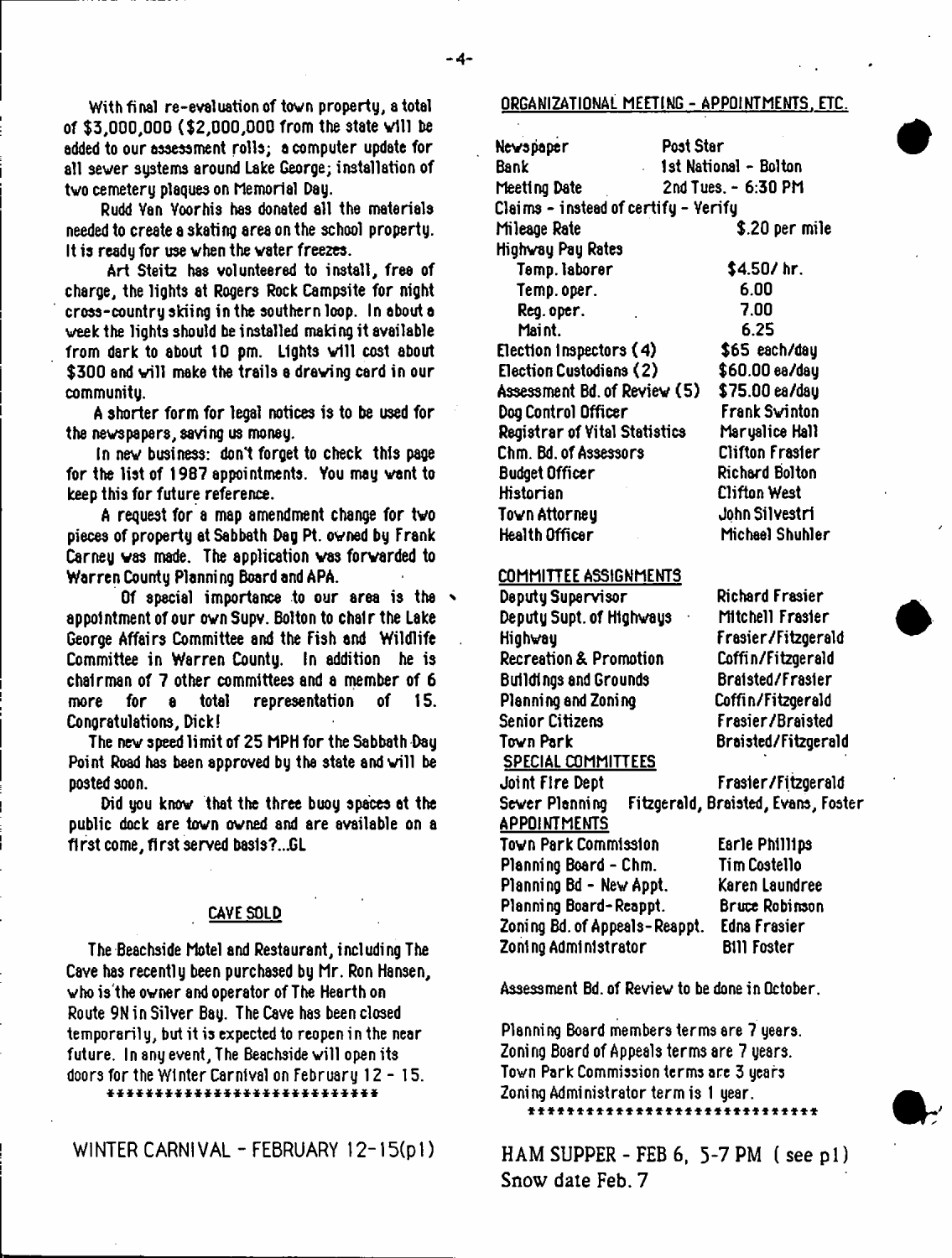### Tlh COSTELLO. NEW PLANNING BOARD CHAIRMAN

Tim Costello has just been appointed chairman of the Hague Planning Board. Tim moved to Hague in June 1980 and has been a member of the Board since January 1984. Under the conscientious and veil-informed leadership of fred LaPann, Costello has been learning and helping to solve local questions. In addition, he has had several years experience, beginning as a "technician-engineer", in both the Transportation Dept, and the Conservation Dept, of the State of Nev York.

Under the heading of Dept, of Environmental Quality, the Conservation Dept, emphasizes three areas: pure water; clean air; solid vastes. In these jurisdictions Tim spent six years. In 1984 he vas sent to Warren County as the first Code Enforcement Officer. In January 1985 he vas appointed to County Planning vith an office in the Ticonderoga Building and as part of that responsibility, he is assigned to PRIDE.

Tim vas born in Cambridge, NY and is a 1965 graduate of Latham High School. He served one year in Yletnam with the 101st Airborne. Upon his return he entered Plattsburgh State, vorking part time In construction In order to earn his expenses. Various job oppportunities described above finally prevented him from staying in the Plattsburgh area to complete his degree.

Tim lives in Hague vith his wife, Karen, vho is a dental hyglenlst. They have tvo boys, Tavlsh, age 4 and Jonathan, age 3.

Tim Costello will chair the Hague Planning Board vhlch has six other members: Alison Craig, clerk; Norman Strum; Kathy Santaniello; Evert Lindquist; Bruce Robinson and nevly appointed Karen Laundree.

...BDG

#### NOTES FROM MOSES LUDINGTON HOSPITAL

At the recent annual coporation meeting of MLH, Administrator Margaret Warden made the following observations:

MLH/MLH Nursing Home lavsult ha3 been settled.

Hospital's mortgage has been modified. By taking advantage of lover interest rates and consolidating both mortgages, the hospital will save  $$15,000$ monthly.

Six-year old letter of credit issued by International Paper Co. in 1980 has been retired.



Hospital is sponsoring a substance-abuse prevention program, providing education and counseling in schools and communities. The hospital also hosts NCCC practical nursing students as they receive a portion of their clinical experience on the Medioel/Surgioel Unit.

Dr. Axelrod's letter from the NYS Dept, of Health, endorsing the necessity for MLH to continue as an acute care facility, especially in the face of other small hospital closures.

The hospital had a five-month consultative arrangement vith the Medical Center Hospital of Vermont. Though the relationship helped to identify a weakness in accounts receivable, the clinical support<br>anticipated did not follow. On the advice of the anticipated did not follow. Medical Center and the Dept, of Health and Human Services, the consultative arrangement between the tvo facilities vas terminated. Finding a facility which will assist MLH in maintaining financial stability is one of the prime goals for 1987.

Other goals for 1987 include continuing recruitment of physicians and further development of outpatient services.

Autologous transfusions (the collection, storage, and use by the donor of their own blood during scheduled surgery) Is now possible at MLH. If a patient is interested he should discuss it with his doctor.

#### A CHRISTMAS PARTY FOR TODDLERS

/

On December 22 Laura Meade arranged a party for Hague's "wee folk." Fifteen little ones arrived, each vith an adult, each vith a gift to exchange or share, each vith cookies or cakes. These were set out vith punch and other treats on a long table, at its center a tiny tree festooned vith silver garlands and lights.

The ever energetic Laura encouraged the children to circulate and meet each other. Assisting her were Tara Cole, Jim Braisted and Topsy Lambert. Santa Claus arrived (along vith EdCrabbs!) cheerful and handsome in his red suit and white whiskers.

All present sang "Jingle Bells" before Santa hurried on to his next "interviews." Altogether a happy Christmas party...no children crying, none mean or cranky or quarre11ng....BDG

### STATE THEATER GETS RENOVATIONS

Jim Cawley, owner of Ticonderoga's State Theater is In the process of trying to bring back the glamor and glitter of the old theater days. With the help of old photos and memories of tvo cashiers, Elizabeth Simpkins and Mrs. Bartlett, and help from PRIDE's Montcalm St. Improvement Program, Jim is slowly accomplishing his mission. On opening night on June 3, 1937 the Ticonderoga Sentinel reported, "Even a sweltering, unseasonable heat vave failed to dampen the ardor of the hundreds of theater goers vho were frankly aved and goggle-eyed when they entered the magnificent nev/ State Theater. Many Nev York residents claimed that the sound equaled, if not surpassed the accoustics in Radio City Mueio Hall." Good luck to Mr. Cawley in hie efforts...djh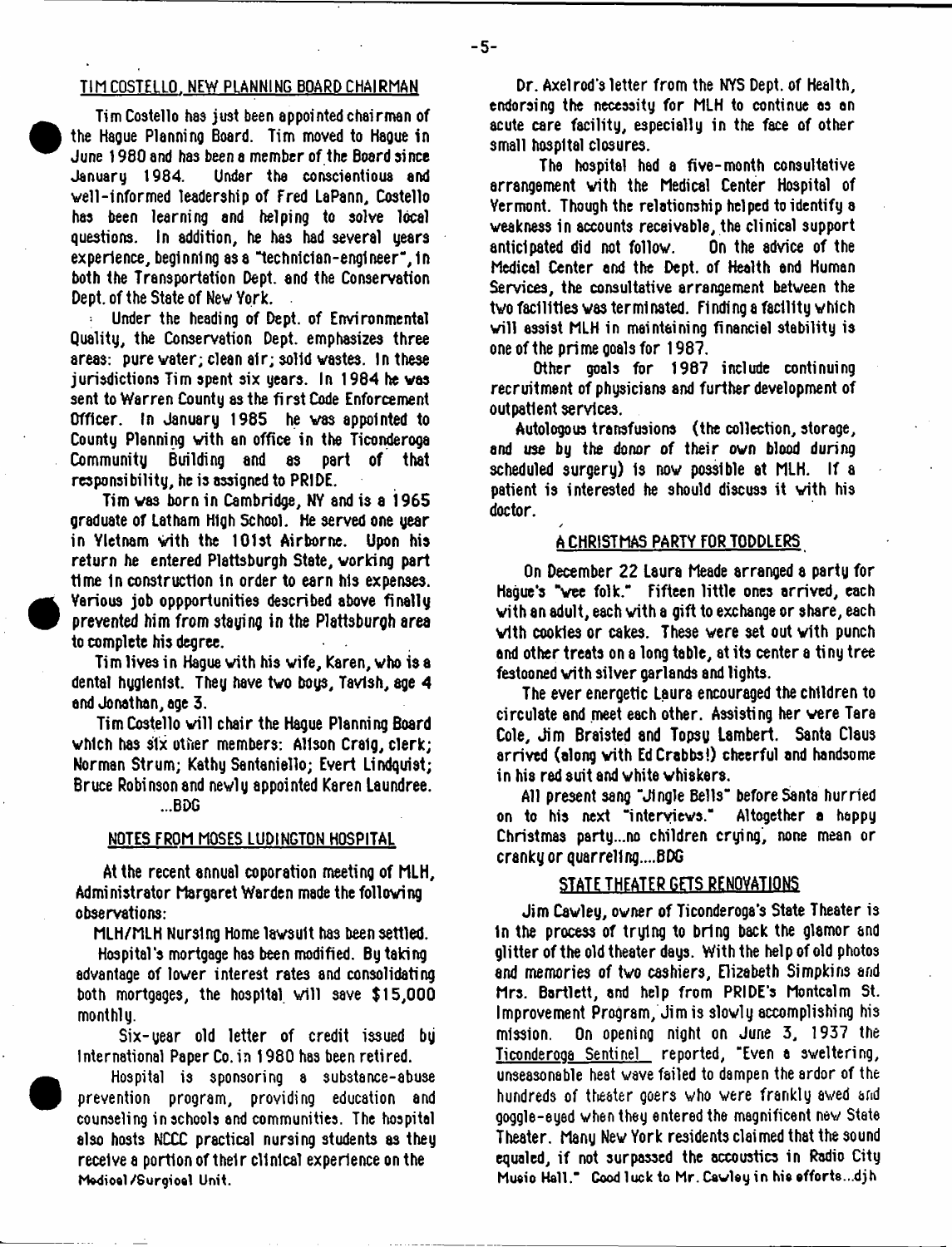## WILLY C's DEC 86/JAN 87 WEATHER NOTES

In my December 8th visit with you I'm just certsin I left you on the edge of your seats wondering vhat the storm bearing down on Hague vould bring. I mentioned that those of us in Hague vouldd know the outcome by publishing date, and ve did. December produced 11.25 inches of snov, 4.28 inches of precipitation spread throughout the month. Unfortunately not a great deal of snov here In Hague for the holidays, but ski areas in great shape because mountain temperatures were right for snov making. All in all December temperatures were above normal. We had tventy-five days where the highest temperature exceeded the freezing level vith five of those days above 40 degrees. The coldest temperature, lakeside, 9 1/2 degrees F. Dec. 8, 3 degrees belov zero, mountainside, Dec. 9. Top vtnd speed did not exceed the 43 MPH reported last issue. We still had a net loss of daylight for December of 13 minutes, but the good news is ve hit the earliest sunset time on Dec. 6 and then began heading for longer afternoons on the 16th. Morning sunrises kept getting later until Dec. 30th and didn't start back up until Jan. 8, '87, but be of good cheer, ve are now headed for longer days, both a.m. and p.m. As mentioned earlier Dec. had above normal temperatures, so much so, that by the end of the month ve had exceeded the normal heating degree days for the season. Up until then ve had bean running belov normal.

And now for those of you vho still might be wondering about that Dec. 8th storm. The storm track changed enough at the last minute to give us only 1.25 inches of snov. The balance was rain, just under an inch of precipitation. You thought I forgot!

Jan. has continued the warm trend to date. Today, Jan. 11 ve are in the midst of a grand noreaster, many activities being canceled and all those good things.

Yesterday the snov fell gently off and on throughout the day vith no vtnd, but a secondary lov pressure formed last night off the N.J. coast end it is working its way north toward the Canadian Maritimes. The vind has swung around to the northeast at 25 MPH +, with snov about 7 inches, so far. For those of you vho are interested in the lake, and I suspect there might be one or tvo, water temperature at the tvo-foot level is 35 degrees F. On calm days it nov begins to skim over out in the main body, but a day like today takes care of all that plus any thicker ice that might have formed in shallov areas. Hovever, ve are getting down to the nitty gritty of making ice.

Good thing too, because your reporter took his annual pratfall on the ice while going down to take the temperature. The only thing broken vas the thermometer, so your vriter is hoping for solid ice by next month's report when said thermometer will not be necessary.

# ICE SKATING AT SILVER BAY

The Silver Bay Association will offer free skating to residents of the Tovn of Hague every Wednesday from 7 - 9 PM on its nev lighted ice rink at the tennis courts.

## COOKIE TIME AGAIN

Orders for Girl Scout cookies are nov being taken through January 30. When one of the Hague Girl Scouts calls on you, please be generous and order some cookies from her. If somehow you are missed, please contact Michelle Brunet, leader,  $(543 - 8818)$  who will have one of her girls call you. This is the only fund-raising effort by the Girl Scouts and they vould really appreciate your support. Cookies will be delivered in March.

# WINTER CARNIVAL SNOW PRINCESS CONTESTANTS **WANTEP**

The Winter Carnival Committee has announced that instead of a Snow Queen, they will be sponsoring a Snow Princess contest. Contestants must be between the ages of 9 and 13. The pageant will be held at the Beachside on Thursday, February 12. Any girl vho vould like to compete in the pageant should contact Michelle Brunet, 543--8818,or Diane Frasier 543-6161.

## HAGUE FISH AND GAME CLUB

The lucky vinner of the Fish and GAme Club money doll vas Billie Shank of Busy Bee Trailer Court. The vinner of the shot gun vas Howard Svan of Moriah.

DID YOU KtK)W?--the parking lot beside the Post Office is the property of the Hague Baptist Church. They have always been very generous to the community In allowing parking (and turnarounds) for its residents. The highvay dept, has reciprocated by plowing (only after all roads have been done and only on employees' regular time). When it snows on a weekend a private contractor plows for the church.

\* \* \* \* \* \* \* \* \* \* \* \* \* \* \* \* \* \* \* \* \* \* \* \* \* \* \* \* \* \* \*

In England's Lake District, on March 31. 1698. there was a "sharp fall of perfectly black snow." No one could explain it then. Or now. Greenland and other places in the Arctic, however, sometimes have red and green snow on the ground, caused by microscopic plants inside the snow itself....Jacobsen Snow Almanac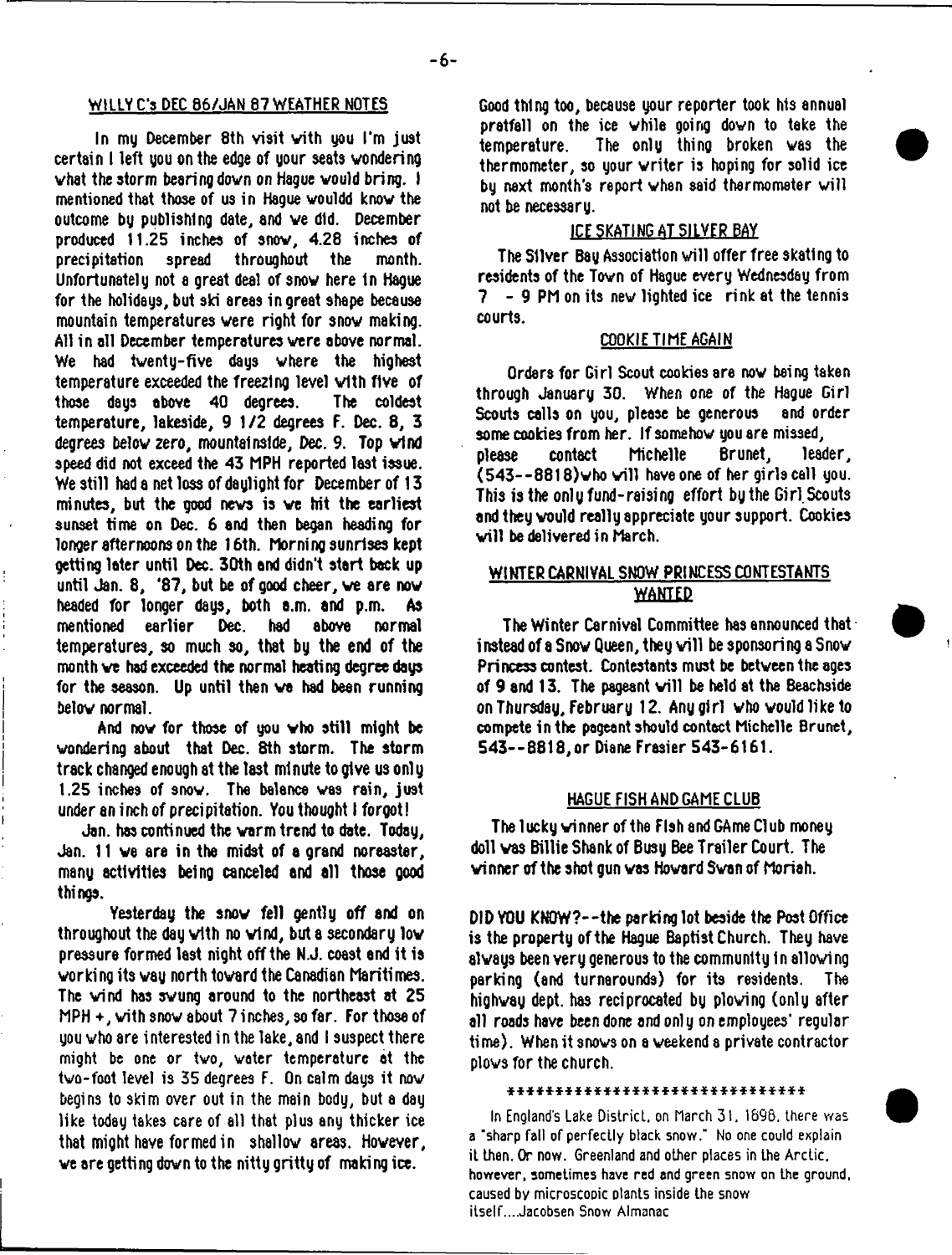**/**

## 5QUND1NG5

BORN - A bog, Zachary David, to Susan (DeLarm) and Richard Sandman, on Nov. 16 in Boston. Grandparents are Nancy and Dick Fogwell.

ticonderoga to have hospital fairBORN - A boy, Fletcher, to Russel and Allison North, in Nev York City on December 5. The Norths are the new owners of the Parmley house on Holman Hill.

- BORN A girl, Jessica, to Alison and John Silvestri, Hague, on December 17 in Middlebury, Mr. Silvestri is Hague's Town Attorney.
- MARRIED Mark Smith, son of Mr.& Mrs. Kenneth Smith, Jr., Hague and grandson of Mr. & Mrs. Kenneth Smith Sr., also of Hague, to Jennifer Pushee, daughter of Mr. & Mrs. George Pushee of Salem on November 15.

DIED - Larry Fuchs, 68, Tarpon Springs, FL The Fuchs were summer guests of the Island Harbor for many years and in more recent years guests at Springdale Manor. He is survived by his wife, Winnie and two children.

- DIED Dorothy (Meehan) Rosekran3,52, formerly of Hague, in Liverpool, NY on December 2. Mrs. Rosekrans was a doctor of chiropractic medicine. Besides her husband and five children, she is survived by a sister, Mary, Hague and brothers James end Norrell, Hague and Ticonderoga.
- DIED Willard Holman, 74, brother of Mrs. Kenneth Smith, Sr., Hague end Harold, Dresden, on December 15.
- DIED James S. Achey, 22, son of John and Virginia (Henry) Achey, Greensboro, N.C.on December 24 in an Alpine skiing accident while visiting relatives near Munich, W. Germany. Besides his parents, he is survived by two brothers and a sister.

DIED - Eric Fitzgerald, 74, Overbrook Road, Hague, on January 12 at the Vermont Medical Center in Burlington, YT. He is survived by his wife, Virginia, daughter JoAnn and sister, Mrs. Henry Watts, Silver Bay.

HONORED - Edith Smith, Hague, Assistant Director of

January 1987 Employee of the Month. She has been with the hospital since 1974. For the past ten years she has served as treasurer of the Hague Volunteer Fire Department. CONGRATULATIONS, EDIE!

CONGRATULATIONS also to Claire Piantadosi on her 95th birthday on December 28. She is the mother of Elaine Frasier end grandmother of Dick (Lake Shore Garage), great-grandmother of Jessica, Lindsay, Lucas and Matthew Frasier. Mrs. Piantadosi is presently Hague's oldest resident (in age only!) She is active at the Church of the Cross in Ticonderoga and with her four grandchildren who affectionately call her "Nanny-.

And to LIZ MONROE, daughter of Joyce Monroe, who recently received her High School Equivalency diploma. She plans to enter college in the fall.

And to Pauline Allison, Sabbath Day Point, for her winning recipe of Hot Crab Dip in the Post Star Holiday Banquet Recipe Contest.

#### WINTER SPORTS PARTICIPANTS

The following Hague students are participating In the winter athletic program at Ticonderoga High School: Freshman Basketball: RICHIE BELDEN, RICKY MYER JY Basketball: THOMAS DORSETT Varsitu Basketball: JAMES BELDEN JV Cheerleading: AMY ROSS Varsitu Cheerleadino: JANET ROSS, CAROL DUNKLEE, KARA REYNOLDS

#### SURGEON LEAVING - NEW DOCTOR ARRIVES

Dr. James E. McManus, surgeon at Moses Ludington Hospital will be leaving the hospital in the near future.

Dr. Guy Giordano has joined the medical staff of the Mosas Ludington Hospital and is a member of the Adirondack Mountains Family Practice group. He Is Board Certified in the specialty of family practice, with special emphasis on internal medicine, pediatrics, and obstetrics. Dr. Giordano works out of both the Ticonderoga office and the Schroon Lake office. Adirondack Mountains Family Practice now has three physicians and one physicians' assistant.

## TICONDEROGA TO HAVE HOSPITAL FAIR

Plans are being made by the people in Ti to have the First Annual Ti Hospital Fair on August 1. Keep this date in mind. You will be hearing more about it in future issues.